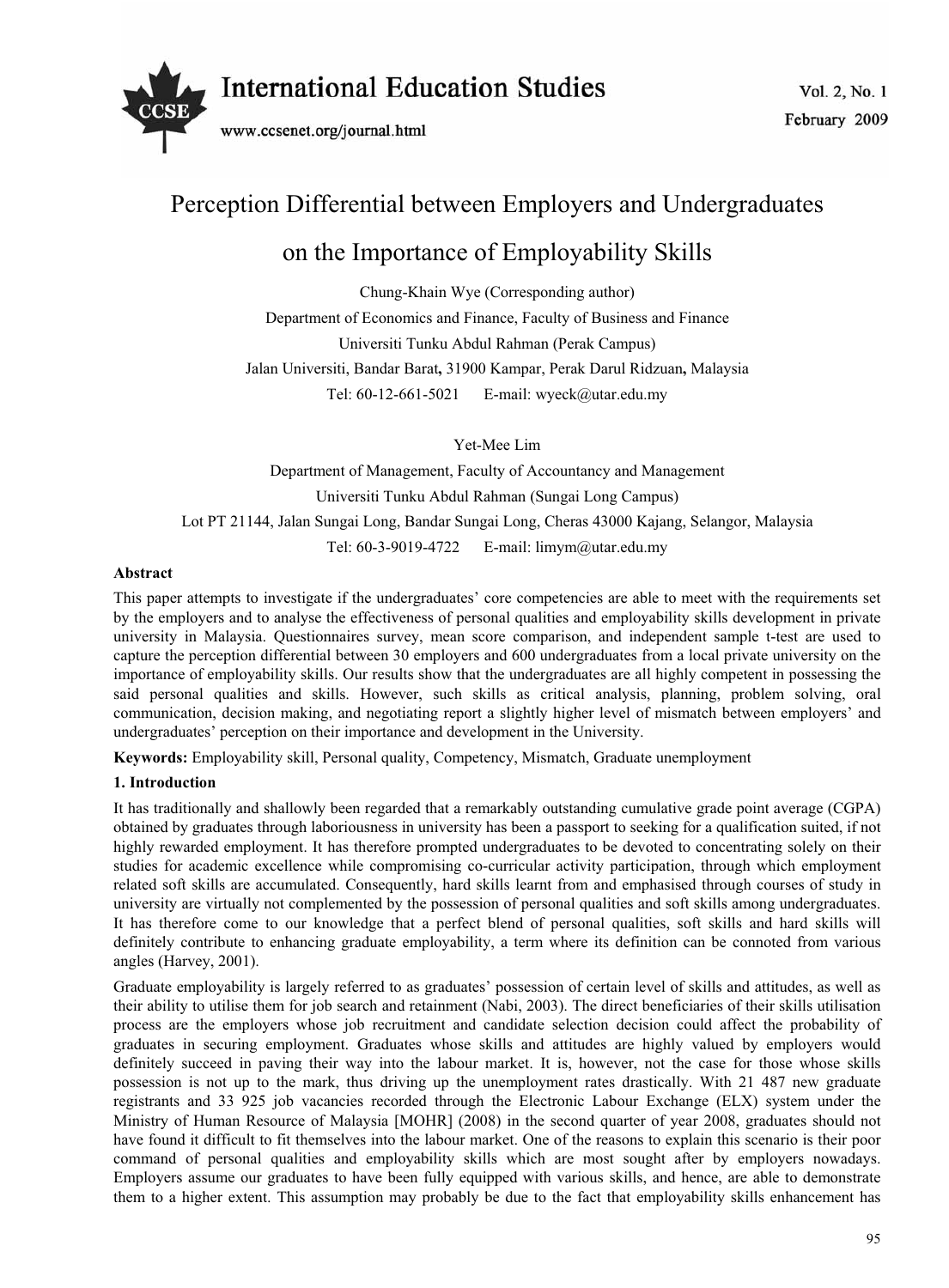been viewed as a specific target to be achieved in tertiary education. As suggested by Fallows and Steven (2000), an emphasis on employability skills in the curriculum of every discipline would be able to equip students with critical skills by the time they graduate.

As such, a survey of the importance of employability skills is of utmost importance in generating insights to universities in developing their courses of study. It is always believed that an inclusion of the employers' dimension into the analysis of the importance of employability skills will produce significant explanation to this issue as they are the closest and most direct evaluators to the graduates' performance. They are definitely in the right position to comment on the types of skills most needed in different field of employment. This paper, therefore, seeks to expand the dimension of studies previously carried out by the Careers Advisory Board of the University of Western Australia [UWA] (1996) in Australia, and Wye and Liew (2005) in Malaysia on the importance of employability skills. This paper explores that dimension from the perspective of undergraduates as well as the employers. More specifically, this paper attempts to investigate if the undergraduates' core competencies are able to meet with the requirements set by the employers, besides analysing the development effectiveness of personal qualities and employability skills in private university in Malaysia.

The remaining of the paper is organised as follows: A literature of the works on employability skills done previously is reviewed. Research methodology employed in this paper is explained followed by a research finding in the next section. Policy implication and a conclusion are presented in the last section.

## **2. Employability skills: conceptual framework and literature review**

Change in organisational and employment structure has been widely recognised as the cause of increasing requirement for broader types of skills by employers (Brown, Green, Lauder & Sakamoto, 2001; Kämäräinen, Attwell & Brown, 2002; Kämäräinen & Streumer, 1998). The concept of employability skills can sometimes be referred to as generic skills (UWA, 1996) or the career and employability skills (C&ES), and sometimes be considered as the workplace basics or workplace know-how skills (Hollenbeck, 1994). Despite its diverse definition, employability skills have to be greatly emphasised. In the present paper, employability skills refer to such cognitive abilities as learning to learn, analytic and problem solving, innovative, and communication skill (Bikson, 1994; Bikson & Law, 1995; Stasz, McArthur, Lewis & Ramsey, 1990). These skills make learning new applications possible when these applications are becoming increasingly needed, which validates the fact that 'graduate attributes' are more important than the degree subject studied (Harvey, 2000). For some employers, the degree subject studied is not as important as the graduates' ability to handle complex information and communicate it effectively (Knight & Yorke, 2002). Graduate recruiters want a variety of other skills, personal and intellectual attributes; rather than specialised subject knowledge. Oral communication, teamwork, self-management, problem solving and leadership (Warn & Tranter, 2001) are all important.

In view of the important emphasis placed on the aspect of employability skills in the labour market, measures need to be taken by putting in concerted efforts to equip the employees with as many of the employability skills as possible. Among all types of employability skills that we could ever mention, however, which skills are more highly valued by employers and are most sought after in carrying out daily work tasks?

The Career Advisory Board of the University of Western Australia suggested a survey to be conducted on the development of generic skills among final-year students in the end of 1994 (UWA, 1996). The survey aimed at identifying the generic skills developed through various courses of study offered in UWA, and monitoring students' general awareness towards these generic skills. Fifteen generic skills were listed in the questionnaires distributed to final-year students of UWA. Based on the framework developed by UWA, Wye and Liew (2005) carried out a similar research within Malaysian context. They concluded that the five skills with the biggest magnitude of differences between Development Index and Importance Index are: 1) to communicate orally in English, 2) to master information, communication and technology and computer skills, 3) to communicate in written English, 4) to release tension and handle risk; and 5) to think creatively and innovatively.

Apart from the soft skills mentioned above, the inclusion of 'personal qualities' into the concept of employability is considered to be of great importance to the 'Skills *plus* Project' (Knight & Yorke, 2001, 2002, 2003; Yorke, 2001) as these can have a considerable bearing on students' success. Drawing upon the work of Dweck (1999) and Bandura (1997), the 'Skills *plus* Project' considers there to be two broad categories of self-belief: (1) an entity/immutable/fixed belief, that one has a set amount of something – intelligence for example, that cannot be changed; and (2) an incremental/mutable/malleable belief that development is possible and even probable.

Students with a fixed belief about their intelligence are likely to be discouraged by failure because failure is construed in terms of inadequate intelligence. These students may avoid more challenging work for fear of failure. Conversely, students with a malleable self-belief are more likely to attribute failure to a lack of effort, and believe that poor performance can lead to further learning. Hence, it is the learning that becomes a source of self-esteem. These students are more likely to learn from mistakes and apply this learning to future tasks. It is therefore this type of self-belief that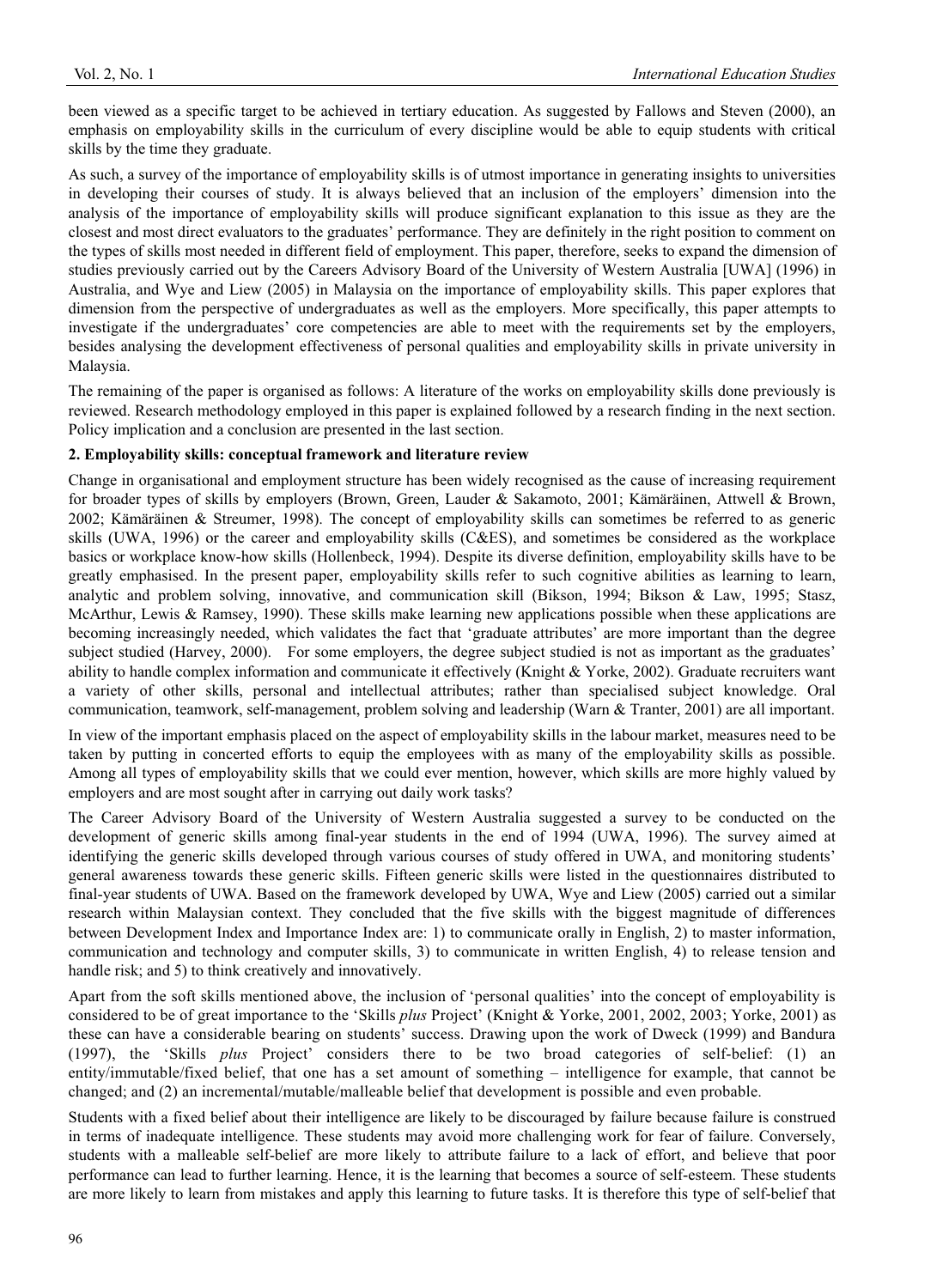should be encouraged and nurtured. In addition to a student's beliefs about their own fixed or malleable self, students who have a belief in their own ability to produce, organise and undertake tasks (self-efficacy) will have an effect on their performance. Yorke (2001) considered that it is not enough to have a range of cognitive, social, emotional and behavioural sub-skills, but that these have to be integrated into the challenges faced. Therefore, perceived self-efficacy or ability will play an important role in choice of degree programme, career choice and personal development, and is thus significant for an individual's employability. Personal qualities are also important in the acquisition of subject understanding and the development of skills. A willingness to learn – often from mistakes – implies a preparedness to tolerate a degree of stress in order to achieve success (Knight & Yorke, 2001; Yorke, 2001).

Lees (2002) provided an excellent review on the employability skills literature to look at the employability agenda, curriculum developments and academic perspectives, employability attributes, and Employability Performance Indicators and Employers needs in relation to Higher Education in the United Kingdom. He compiled the following key skills and qualities sought by employers: (1) *Personal Qualities*. These include malleable self-theory, self-awareness, self-confidence, independence, emotional intelligence, adaptability, stress tolerance, initiative, willingness to learn, and reflectiveness. (2) *Core Skills*. These include reading effectiveness, numeracy, information retrieval, language skills, self-management, critical analysis, creativity, listening, written communication, oral presentations, explaining, and global awareness. (3) *Process Skills*. These include computer literacy, commercial awareness, political sensitivity, ability to work cross-culturally, ethical sensitivity, prioritising, planning, applying subject understanding, acting morally, coping with ambiguity and complexity, problem solving, influencing, arguing for and/or justifying a point of view or a course of action, resolving conflict, decision making, negotiating, and team work.

The theoretical framework of the present paper is based on the compilation of skills and qualities done by Lees (2002) and UWA (1996) with a special adaptation made to fit into Malaysian context.

#### **3. Research methodology**

A survey has been conducted on two different samples, namely employers and undergraduates. A number of 30 sets of questionnaires have been distributed and mailed to employers or executives who are actively involved in recruitment processes, such as the Human Resource Manager, Personnel Manager, and Human Resource Executive, from large- and medium-size companies in Malaysia. Questionnaires have also been distributed to 600 final-year undergraduates, of which 200 are randomly selected from the Faculty of Accountancy and Management, Faculty of Information, Communication and Technology, and Faculty of Arts and Social Science, respectively, in an anonymous private university in Malaysia (hereafter referred to as "the University"). The undergraduates' sampling frame used is based on the student's name list from each faculty (Note 1).

Questionnaire designed for undergraduates comprises of three sections. Section A captures the demographic information of the respondents, and section B requires them to rate their level of competency for each of the personal qualities and skills listed with a five-point Likert Scale measured from 1, being "Very Poor" to 5, "Excellent". Respondents have then been asked to list and rank the top ten personal qualities and skills that they may think as important to their future employment. Section C elicits information on the development of those personal qualities and skills in the University. The ratings of how well the University is in developing and preparing students with the said qualities and skills are measured from 1, being "Very Poor" to 5, "Excellent".

Questionnaire designed for employers comprises of two sections. Section A captures the demographic information of the respondents. Section B studies about the employers' perception on the importance of the personal qualities and skills listed using five-point Likert Scale ranging from 1 being "Not at all Important" to 5, "Very Important". Respondents have also been asked to list and rank the top ten qualities and skills that they consider as very important to be in the possession of a successful job applicant. Open-ended questions have subsequently been addressed to the respondents requesting them to suggest other qualities and skills not listed in the questionnaire but are deemed as crucial to be possessed by job applicants. Besides that, employers have also been asked to comment on the characteristics of a successful job applicant.

For data analysis, the statistical software, SPSS, has been used to perform Mann-Whitney U test to test the hypothesis of whether there is perception differential between salary offered by employers and expected by undergraduates. Besides that, mean score comparison has subsequently been carried out to compare between perception held by employers on the importance of personal qualities and skills, and perception held by undergraduates in relation to their core competency of such qualities and skills. This analysis reveals the fact of whether students' possession of qualities and skills is competent in meeting with the expectation and requirement set by employers. Using Independent-Samples T test, the highest mean rating of importance by employers corresponding to the lowest mean rating of competency by undergraduates on the qualities and skills show the highest level of incompetency of the undergraduates in meeting with the expectation of employers. Besides that, mean comparison has also been carried out to identify the mismatch between employers' requirements and the development of the University on personal qualities and employability skills. Again, the highest mean rating of importance by employers associated with the lowest mean rating of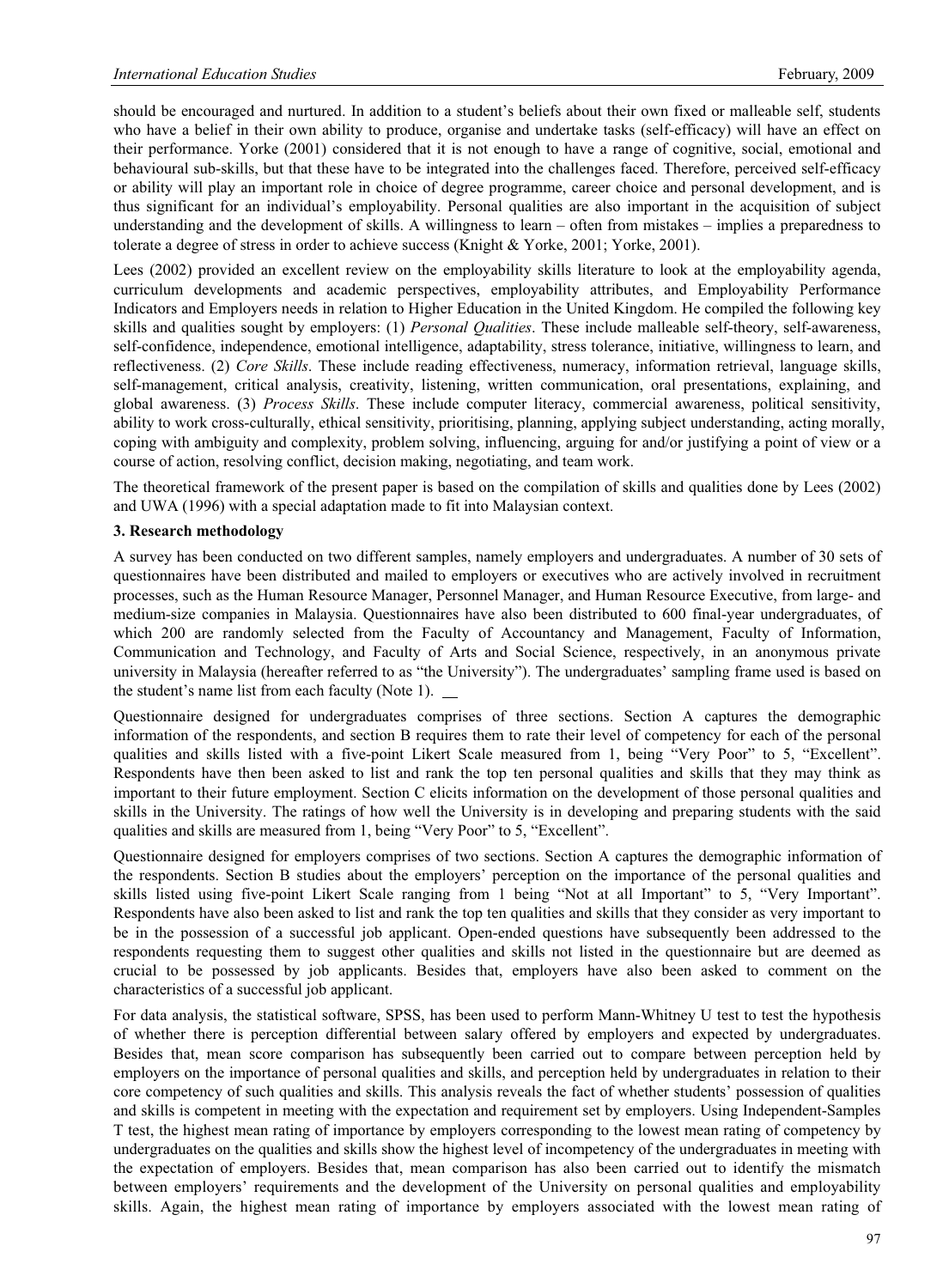development by undergraduates on the qualities and skills show the highest level of the mismatch based on an Independent-Samples T test.

# **4. Research findings**

Table 1 displays the Normality Test for the data on the monthly salary offered by employers and expected by undergraduates with a position requiring work experience and not requiring work experience, respectively. The Kolmogorov-Smirnov statistics are statistically significant at 0.01 alpha level, suggesting that the salary data is not normally distributed. As such, nonparametric test has been employed to test the hypothesis of whether there is perception differential between salary offered by employers and expected by undergraduates.

Table 2 shows that the Mann-Whitney U test statistic denotes a sufficient evidence to conclude that there is statistically significant difference between the salary offered by employers and expected by undergraduates with a position requiring work experience and not requiring work experience, respectively ( $U_w = 4824.0$ , p-value = 0.000;  $U_{w/o}$  = 6547.5, p-value = 0.011). The RM2 000 monthly median salary with experience expected by undergraduates is RM200 higher than that offered by the employers; while the RM1 600 monthly median salary without experience expected by undergraduates is RM100 higher than that offered by the employers. Although the difference is small, it does, to certain extent, show that undergraduates nowadays over-estimate their ability as fresh graduates in getting higher salary, thus feeling uncomfortable to receive anything lower than their expectation.

Table 3 shows the job areas normally offered by employers and interested by undergraduates. One can notice that Accounting and Finance, Marketing, and Operation/Production are among the job areas mostly offered by employers. Different perception has been found among undergraduates where they are virtually interested in such job areas as Secretarial/Administrative/Human resource/Management, Information technology, and Marketing. The revealed fact can, to certain extent, explain the job market mismatch where undergraduates' employment expectation is twisted away from that of the employers'. The mismatch, however, is not as serious as one has expected amidst high graduate unemployment rate, since a match of expectation is reported for the job area in Marketing – a well-known and well-rewarded line.

Table 4 displays the mean difference between the levels of importance of personal qualities rated by employers and core competency possessed by undergraduates. Overall, one will notice that the mean ratings of undergraduates in the University for all the personal qualities are between a scale of 3 and 4, denoting that they are confident in viewing their ability of mastering the said qualities as between fair and good. Among all the qualities, they consider themselves as of especial competence in showing their punctuality, willingness to learn, and integrity and honesty. These are the personal qualities rated by employers as between important and very important to be in the undergraduates' possession (i.e. mean ratings between a scale of 4 and 5). Apart from that, employers even regard graduates' possession of such qualities as responsible, having positive attitude toward his or her works, and hardworking, as essential in the labour market and would expect graduates to possess them. Using Independent-Samples T test, the results of the level of incompetency lying between 0 and 1 generated from two different perspectives of employers and undergraduates on personal qualities are all statistically significant at 0.05 alpha level, except for such qualities as adaptability and ambitious. This shows that the undergraduates from the University are all highly competent in showing almost all the qualities listed. Such qualities as energetic and enthusiasm denote the highest level of competency among the undergraduates in meeting with employers' expectation. However, the undergraduates really have to take responsibility seriously when they are at their workplace soon.

Table 5 shows the mean difference between the level of importance of skills rated by employers and core competency possessed by undergraduates. Overall, one will notice that the mean ratings of undergraduates in the University for almost all the skills are between 3 and 4, denoting that they are confident in viewing their ability of mastering the said skills as between fair and good. However, their mean ratings are slightly lower than that of their personal qualities. Among all the skills, they consider themselves as of especial competence in possessing such skills as teamwork, self management, and commercial awareness. These are the skills indicated by employers as between average important and very important to be in the undergraduates' possession (i.e. mean ratings between a scale of 3 and 5). Apart from that, employers even regard graduates' possession of such skills as teamwork, problem solving, oral communication, decision making, and critical analysis, as essential in the labour market and would expect graduates to possess them. Using Independent-Samples T test, the results of the level of incompetency between 0 and 2 generated from two different perspectives of employers and undergraduates on skills are all statistically significant at 0.05 alpha level, except for such skills as numeracy and commercial awareness. This shows that the undergraduates from the University are all highly competent in showing almost all the skills listed. Such skills as reading effectiveness and computer literacy denote the highest level of competency of the undergraduates in meeting with employers' expectation. Interestingly, and perhaps worth-noted that a slightly higher level of incompetency is found in such skills as critical analysis, problem solving, decision making, and oral communication – skills in which employers rated as of especial importance.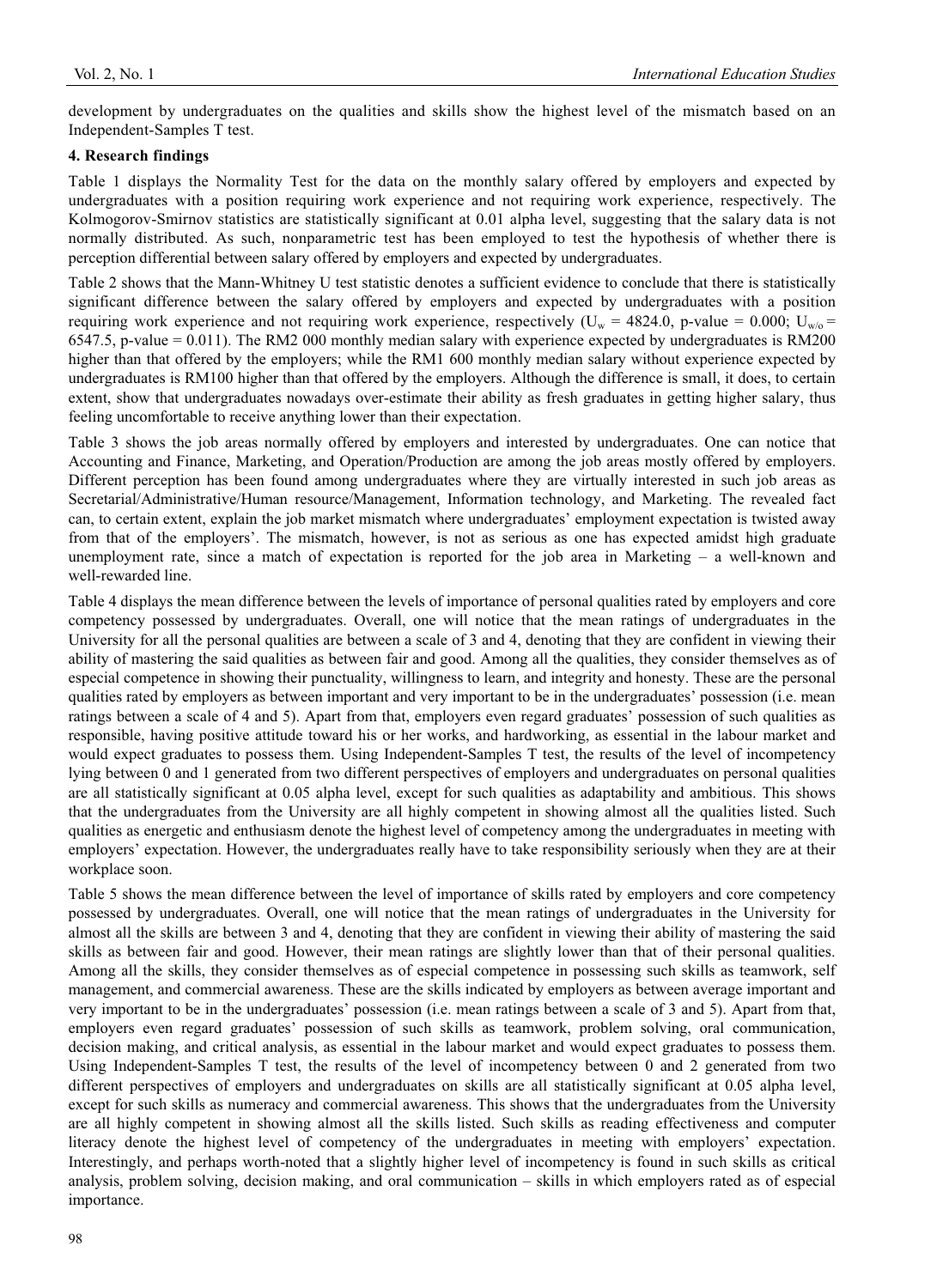When being asked how well the University is in preparing undergraduates for job market, majority of the undergraduates (56.8%) indicated that the University has shown average performance while 18.7 percent of them regarded the performance of the University as good (shown in Table 6). This is indeed an overwhelming majority and thus a credit to the University.

Table 7 shows the mean difference between the level of development of personal qualities in the University perceived by undergraduates and their level of importance as rated by employers. The results postulate a rather good performance of the University in developing and preparing its undergraduates with all the personal qualities listed (i.e. mean ratings between a scale of 3 and 4). Among all, such qualities as respect for authority, hardworking, willingness to learn, and responsibility are most perceived to have been well developed in the University. However, stress tolerance and emotional intelligence are perceived to have been moderately developed. Interestingly, Independent-Samples T tests show that the level of mismatch generated from the mean ratings differential between employers and undergraduates reveals a rather encouraging scenario. A scale between 0 and 1 denotes a rather statistically significant low level of mismatch between the employers' job market requirements and the development of all the personal qualities in the University. Among all, such qualities as ease fit into culture, respect for authority, adaptability, energetic, ambitious, receptive to training, and independence record the lowest level of mismatch; while integrity and honesty, responsibility, positive attitude toward work, and punctuality report a slightly higher level of mismatch.

Table 8 shows the mean difference between the level of development of skills in the University perceived by undergraduates and their level of importance as rated by employers. The results postulate a rather good performance of the University in developing and preparing its undergraduates with all the skills listed (i.e. mean ratings between a scale of 3 and 4). Among all, such skills as team work, information retrieval, written communication, global awareness, oral communication, computer literacy, and problem solving are most perceived to have been well developed in the University. However, such skills as influencing, critical analysis, and negotiating are perceived to have been moderately developed. Interestingly, Independent-Samples T tests show that the level of mismatch generated from the mean ratings differential between employers and undergraduates reveals a rather encouraging scenario. A scale between 0 and 1 denotes a rather statistically significant low level of mismatch between the employers' job market requirements and the development of all the skills in the University. Among all, such skills as numeracy, commercial awareness, global awareness, computer literacy, information retrieval, and ability to work cross-culturally record the lowest level of mismatch; while critical analysis, planning, problem solving, oral communication, decision making, and negotiating report a slightly higher level of mismatch.

### **5. Conclusions and policy implications**

An inclusion of the employers' dimension into the analysis of the importance of employability skills will generate insights to universities in developing their courses of study as they are the closest and most direct evaluators to the graduates' performance. They are definitely in the right position to comment on the types of skills most needed in different field of employment. This paper, therefore, seeks to expand the dimension of study on the importance of employability skills from the perspective of undergraduates, as well as the employers.

Research findings show that undergraduates nowadays over-estimate their ability as fresh graduates in getting higher salary, thus feeling uncomfortable to receive anything lower than their expectation. This attitude is simply intolerable and deserves an effort for change prior to their graduation. Career Advisory Board or even the academics themselves should inculcate in the undergraduates the virtue of being modest as a fresh graduate. They must have the right work values and regard their first job upon graduation as a means of gaining useful experience, which is served as a platform of securing future career. They should not have treated their first job as a way of earning handsome remuneration to reward an effort put and to recoup expenses incurred in schooling investment. Only with this attitude will fresh graduates put aside pecuniary consideration in searching for their first job, thus reducing the graduate unemployment rate while facilitating their efforts in paving their way to a brighter prospect in their career.

Besides that, the undergraduates from the University are all highly competent in showing all the personal qualities listed. Such qualities as adaptability, ambitious, energetic, and enthusiasm denote the highest level of competency of the undergraduates in meeting with employers' expectation. These personal qualities are of especial importance owing to the fact that it takes a person's ambitiousness, energy, and enthusiasm to excel in his or her career. Adaptable nature is needed to fit into unforeseeable changes, be it within the job description, or within the organisational structure. As such, Career Advisory Board of a university must make career counselling one of the important agendas as early as in the orientation week of newly recruited undergraduates. Only after the undergraduates are clear of their work values can they choose the right course majoring, thus leading to the right choice of their future career. Apart from that, academics should also expose their undergraduates to different real-life possibilities within the work context. This enables undergraduates to sharpen their adaptability skill in tackling unforeseeable circumstances taking place within their job and company. As such, lectures that are based on case studies of real-life examples related to topics lectured can be conducted.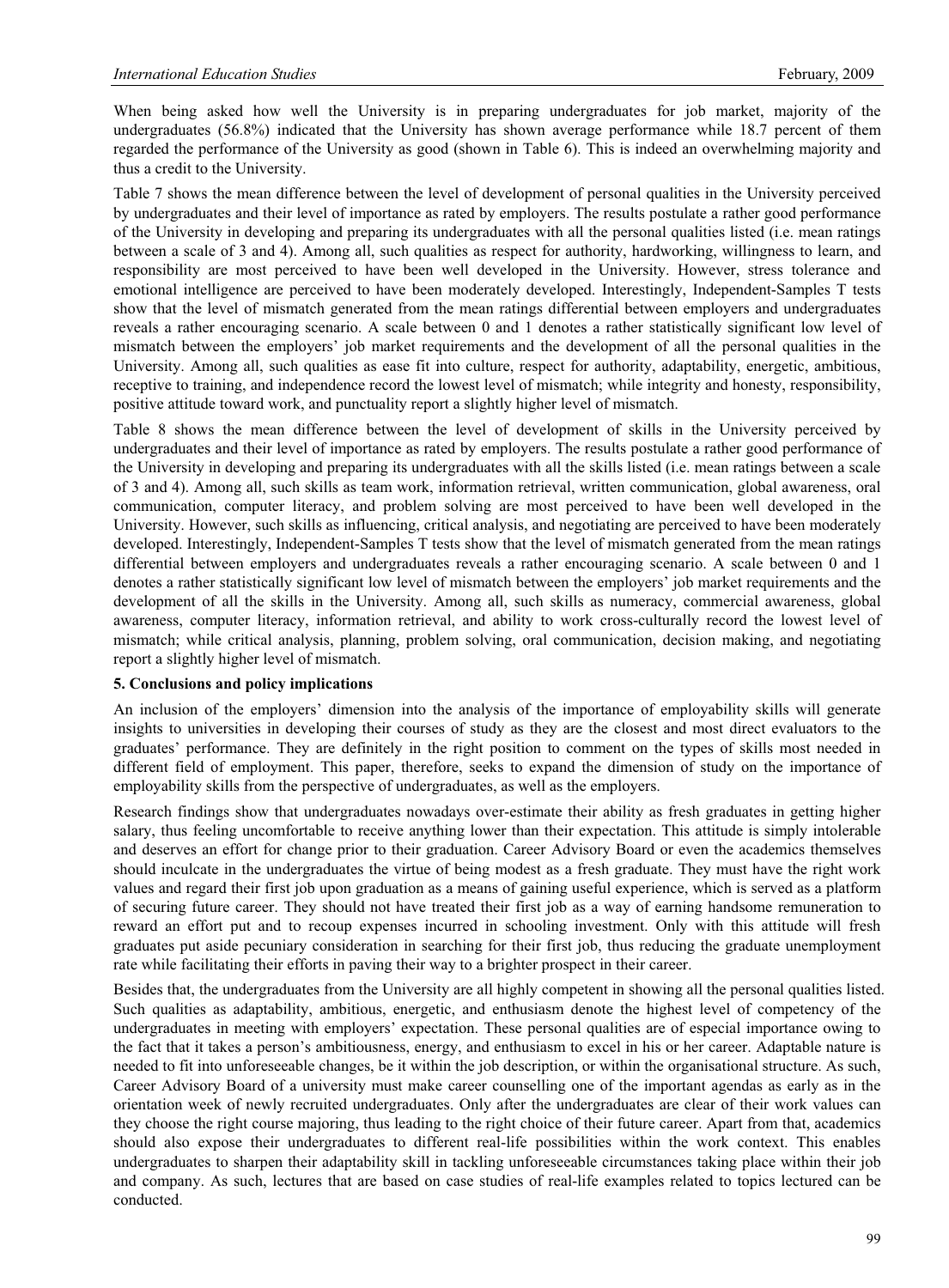When asked about how well the University has performed in nurturing and developing the personal qualities among its undergraduates, the result shows that such qualities as stress tolerance and emotional intelligence are perceived to have been moderately developed. Furthermore, such qualities as integrity and honesty, responsibility, positive attitude toward work, and punctuality also report a slightly higher level of mismatch. As such, a course module on stress and emotion management should be made compulsory at higher learning institutions. Different possibilities of stress experienced at workplace of different fields should be exposed to the undergraduates of different disciplines. This is aimed at emotionally preparing them with the kind of stress potentially encountered and measures taken to handle the stress. Besides that, the scope of academic-industry cooperation may also be expanded. Experienced personnel from different industries can be invited to be guest lecturers to share their experience with undergraduates on the type of personal qualities required for different positions.

A slightly higher level of mismatch between the level of importance and development is found in such skills as critical analysis, planning, problem solving, oral communication, decision making, and negotiating. As such, higher learning institutions should design their courses of studies to be more practical. Case studies based on real-life examples should be incorporated in lectures and tutorials by means of classroom simulations and group work assignments. Taking advantage on the academic-industry cooperation practice, real cases at work could also be brought into lectures in order to enable the undergraduates to have a hands-on experience in tackling job task in their areas of studies at the real working world environment. To facilitate this practice, guest lecturers from the corporate sector can play a role in pointing out the mistakes occurred along the learning process. They can subsequently provide constructive feedback to the undergraduates as a means of sharpening their critical analytical skills, problem solving skills, decision making skills, oral communication skills, negotiating skills, and planning skills which are most sought after by employers nowadays.

The importance of having equipped with personal qualities and skills in seeking for an employment is indisputable. It therefore deserves concerted efforts among academics, industries, and students themselves to fully nurture and develop these essentials in an effort to produce competent graduates for the ever-changing labour market.

## **References**

Bandura, A. (1997). *Self-theories, the exercise of control*. (2nd ed.). New York: Freeman.

Bikson, T. K. (1994). Organizational trends and electronic media. *American Archivist*, *57*(1), 48 – 68.

Bikson, T. K., & Law, S. A. (1995). Toward the borderless career: Corporate hiring in the '90s, *International Educator*, *4*(2), 12 – 33.

Brown, P., Green, A., Lauder, H., & Sakamoto, A. (2001). *High skill economies*. London: Macmillan.

Dweck, C. (1999). *Self-theories: Their role in motivation, personality and development*. Philadelphia: Psychology Press.

Fallows, S., & Steven, C. (2000). Building employability skills into the higher education curriculum: A university-wide initiative. *Education* + *Training*,  $42(2)$ ,  $75 - 82$ .

Harvey, L. (2000). New realities: The relationship between higher education and employment. *Tertiary Education and Management*, *6*, 3 – 17.

Harvey, L. (2001). Defining and measuring employability. *Quality in Higher Education*, *7*(2), 97 – 109.

Hollenbeck, K. (1994). The workplace know-how skills needed to be productive (Technical report). MI: Upjohn Institute for Employment Research. (ERIC Document Reproduction Service No. ED 413 712).

Kamarainen, P., Attwell, G., & Brown, A. (2002). Qualifications, competences and learning environments for the future: European reference publication, CEDEFOP, Thessaloniki.

Kamarainen, P., & Streumer, J. (1998). Curriculum development, new learning environments, and transfer of innovations in Europe. In *CEDEFOP Vocational Education and Training – the European Research Field*, Background Report 1998, Vol. II, CEDEFOP, Thessaloniki.

Knight, P., & Yorke, M. (2001). *Employability through the curriculum*, Skills Plus Project Report, the Open University, United Kingdom.

Knight, P., & Yorke, M. (2002). *Skills plus: Tuning the Undergraduate Curriculum*, Skills Plus Project Report, the Open University, United Kingdom.

Knight, P., & Yorke, M. (2003). Employability and good learning in higher education. *Teaching in Higher Education*,  $8(1)$ ,  $3 - 16$ .

Lees, D. (2002). *Graduate employability – literature review*. LTSN Generic Centre Website [Online] Available: http://www.gla.ac.uk/employability/documents/litrev.rtf (August 5, 2008).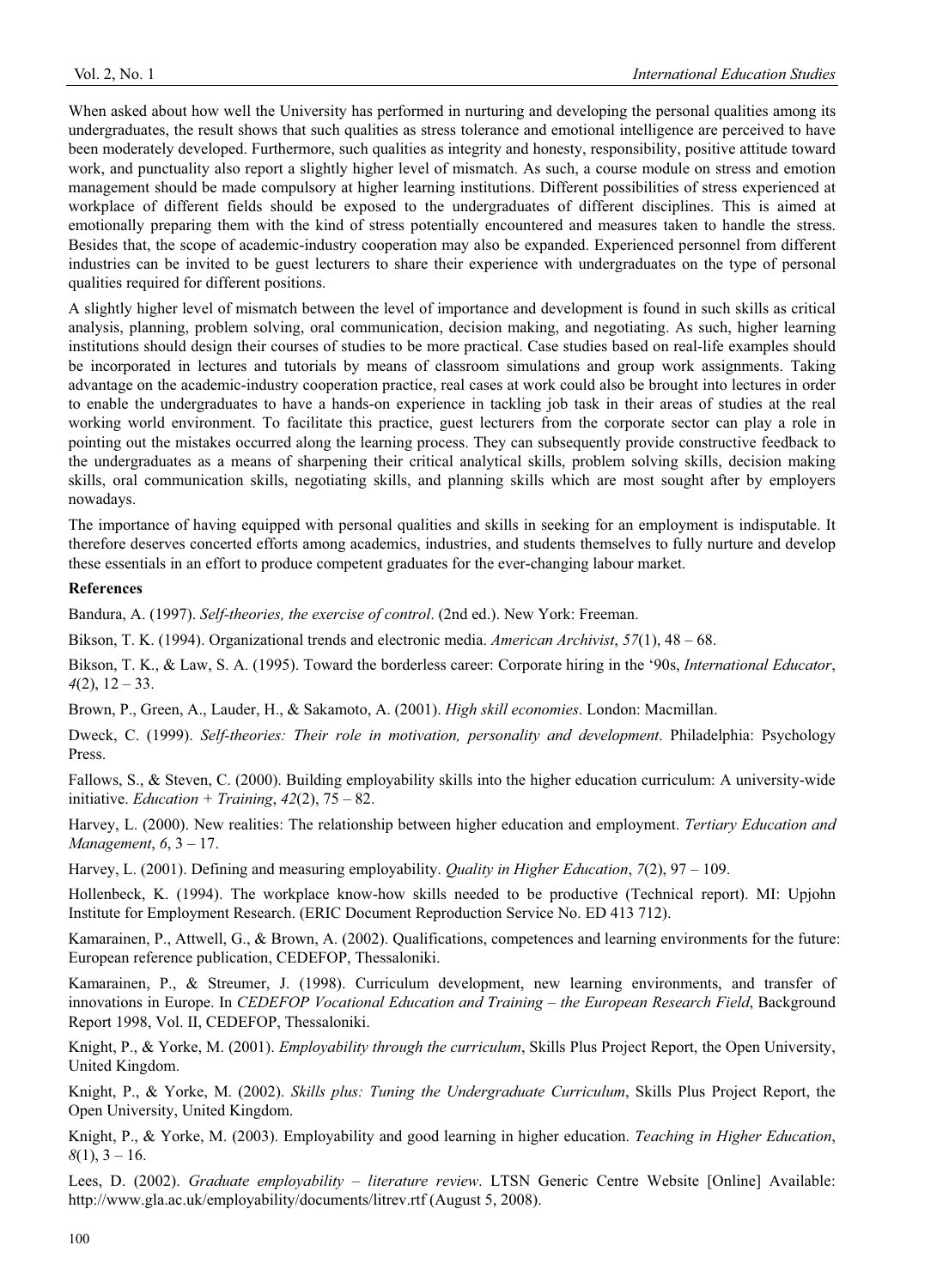Ministry of Human Resource Malaysia. (2008). *Monthly labour market report.* [Online] Available: http://www.mohr.gov.my/index.php?option=com\_content&task=category&sectionid=19&id=115&Itemid=296 (August 5, 2008).

Nabi, G.R. (2003). Graduate employment and underemployment: Opportunity for skill use and career experiences amongst recent business graduates. *Education + Training*, *45*(7), 371 – 382.

Stasz, C., McArthur, D., Lewis, M., & Ramsey, K. (1990). *Teaching and Learning Generic Skills for the Workplace*, RAND, R-4004-NCRVE/UCB, Santa Monica, CA.

UWA (The University of Western Australia). (1996). *Generic skills survey*, Careers Advisory Board, The University of Western Australia. [Online] Available: http://www.csd.uwa.edu.au/tl/skills/report.html (August 5, 2008).

Warn, J., & Tranter, P. (2001). Measuring quality in higher education: A competency approach. *Quality in Higher Education*, *7*(3), 191 – 198.

Wye, C. K., & Liew, C. S. (2005). Undergraduates' perceptions on the importance and development of generic skills: A case study at the Faculty of Economics and Business in UKM. In *Proceeding on Human Resource Development: Practices and Directions for a Developed Malaysia* (pp. 200 – 207), Serdang: Universiti Putra Malaysia Press.

Yorke, M. (2001). *Employability in the first cycle higher education*, Working paper for the 'Skills plus' Project, Liverpool John Moores University, United Kingdom.

## **Notes**

Note 1. For very helpful research assistance on data collection we are indebted to Soo-Ling Tan, Siu-Wai Tang, Soak-Khuan Tang, and Keng-Hiong Tay. The usual disclaimer to the effect that none of these persons should be held responsible for the arguments made in this essay is especially appropriate.

| Variables                                | Group             | Kolmogorov-Smirnov <sup>a</sup> |     |       | Shapiro-Wilk     |     |       |
|------------------------------------------|-------------------|---------------------------------|-----|-------|------------------|-----|-------|
|                                          |                   | <b>Statistic</b>                | df  | Sig.  | <b>Statistic</b> | df  | Sig.  |
| Salary (with<br>working<br>experience)   | Undergraduates*** | 0.166                           | 600 | 0.000 | 0.709            | 600 | 0.000 |
|                                          | Employers         | 0.156                           | 30  | 0.059 | 0.940            | 30  | 0.093 |
| Salary(without<br>working<br>experience) | Undergraduates*** | 0.123                           | 600 | 0.000 | 0.871            | 600 | 0.000 |
|                                          | Employers***      | 0.186                           | 30  | 0.009 | 0.888            | 30  | 0.004 |

Table 1. Tests of Normality

Notes: <sup>a</sup> Lilliefors Significance Correction

\*\*\* Statistically significant at 0.01 alpha level

# Table 2. Mann-Whitney U Test

| <b>Test Statistics</b>     | Salary (with working<br>experience) | Salary (without working)<br>experience) |
|----------------------------|-------------------------------------|-----------------------------------------|
| Mann-Whitney U             | $U_w = 4824.000$                    | $U_{w/o} = 6547.500$                    |
| Wilcoxon W                 | 5289.000                            | 7012.500                                |
| Z                          | $-4.331$                            | $-2.547$                                |
| Asymp. Sig. (2-tailed)     | $0.000***$                          | $0.011**$                               |
| Monthly Median Salary      |                                     |                                         |
| Expected by undergraduates | RM2000                              | RM1600                                  |
| Offered by employers       | <b>RM1800</b>                       | RM1500                                  |

Notes: \*\*\* Statistically significant at 0.01 alpha level \*\* Statistically significant at 0.05 alpha level

RM refers to Malaysia currency (Ringgit Malaysia)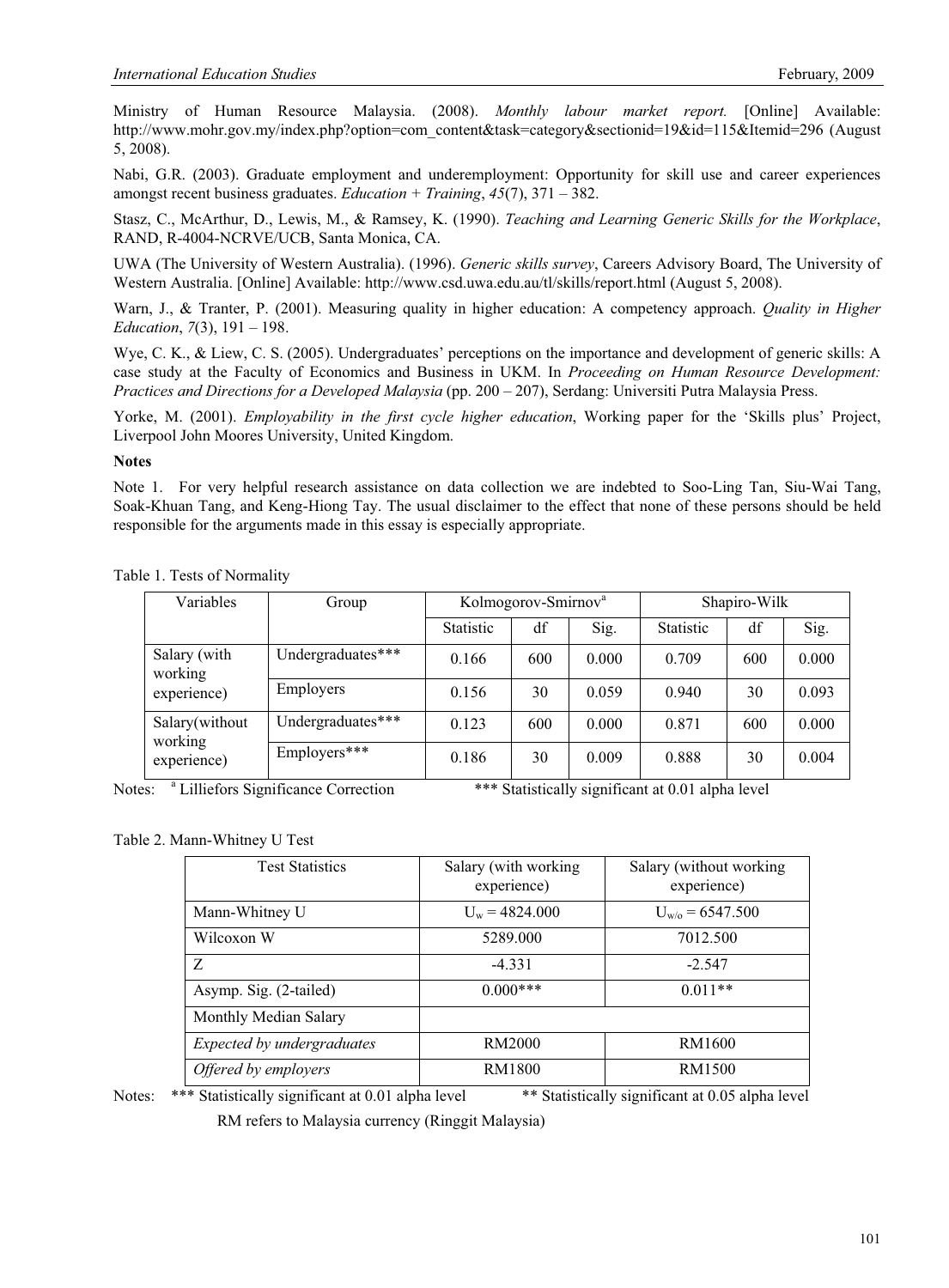|  |  |  |  | Table 3. Job area offered by employers and interested by undergraduates |
|--|--|--|--|-------------------------------------------------------------------------|
|--|--|--|--|-------------------------------------------------------------------------|

| Area                                                    | Job Offered by<br>Employers | Job Interested by<br>Undergraduates |  |  |
|---------------------------------------------------------|-----------------------------|-------------------------------------|--|--|
|                                                         | Percent                     | Percent                             |  |  |
| Accounting & Finance                                    | 26.7                        | 11.8                                |  |  |
| Marketing                                               | 23.3                        | 13.5                                |  |  |
| Operation/Production                                    | 20.0                        | 1.8                                 |  |  |
| Secretarial/Administrative/Human<br>resource/Management | 16.6                        | 29.3                                |  |  |
| Information technology                                  | 3.3                         | 25.5                                |  |  |
| Others $\overline{b}$                                   | 10.0                        | 18.0                                |  |  |
| Total <sup>c</sup>                                      | 100.0(30)                   | 100.0(600)                          |  |  |

Notes: <sup>b</sup> Including research and development and legal related areas.

 $\degree$  Total number of respondents is shown in parenthesis.

Table 4. Mean difference between the level of importance of personal qualities rated by employers and core competency possessed by undergraduates

| <b>Personal Qualities</b>     | Undergraduates |           |      | Employers | Level of                  |
|-------------------------------|----------------|-----------|------|-----------|---------------------------|
|                               | Mean           | Std. Dev. | Mean | Std. Dev. | Incompetency <sup>d</sup> |
| Adaptability                  | 3.64           | 0.81      | 3.83 | 0.70      | 0.19                      |
| Ambitious                     | 3.62           | 0.81      | 3.83 | 0.79      | 0.21                      |
| Ease fit into culture         | 3.36           | 0.92      | 3.80 | 0.71      | $0.44**$                  |
| Emotional intelligence        | 3.30           | 0.94      | 3.83 | 0.75      | $0.54**$                  |
| Energetic                     | 3.56           | 0.79      | 3.87 | 0.63      | $0.31**$                  |
| Enthusiasm                    | 3.59           | 0.80      | 3.90 | 0.76      | $0.31**$                  |
| Hardworking                   | 3.70           | 0.86      | 4.47 | 0.57      | $0.77**$                  |
| Independence                  | 3.63           | 0.76      | 4.23 | 0.68      | $0.60**$                  |
| Initiative                    | 3.26           | 0.92      | 4.17 | 0.70      | $0.90**$                  |
| Integrity and honesty         | 3.75           | 0.75      | 4.50 | 0.73      | $0.75**$                  |
| Loyalty and commitment        | 3.49           | 0.99      | 4.10 | 0.71      | $0.62**$                  |
| Positive attitude toward work | 3.62           | 0.80      | 4.50 | 0.63      | $0.88**$                  |
| Punctuality                   | 3.84           | 0.82      | 4.30 | 0.60      | $0.47**$                  |
| Receptiveness to training     | 3.66           | 0.89      | 4.07 | 0.52      | $0.40**$                  |
| Respect for authority         | 3.74           | 0.77      | 4.17 | 0.65      | $0.42**$                  |
| Responsibility                | 3.69           | 0.84      | 4.73 | 0.45      | $1.04**$                  |
| Self-awareness                | 3.59           | 0.78      | 4.00 | 0.64      | $0.41**$                  |
| Self-confidence               | 3.42           | 0.98      | 4.23 | 0.50      | $0.81**$                  |
| Stress tolerance              | 3.37           | 0.89      | 3.80 | 0.55      | $0.43**$                  |
| Willingness to learn          | 3.76           | 0.84      | 4.50 | 0.51      | $0.74**$                  |

Note: <sup>d</sup> 0 being highly competent; 4 being highly incompetent

\*\* Independent-Samples T test is statistically significant at 0.05 alpha level.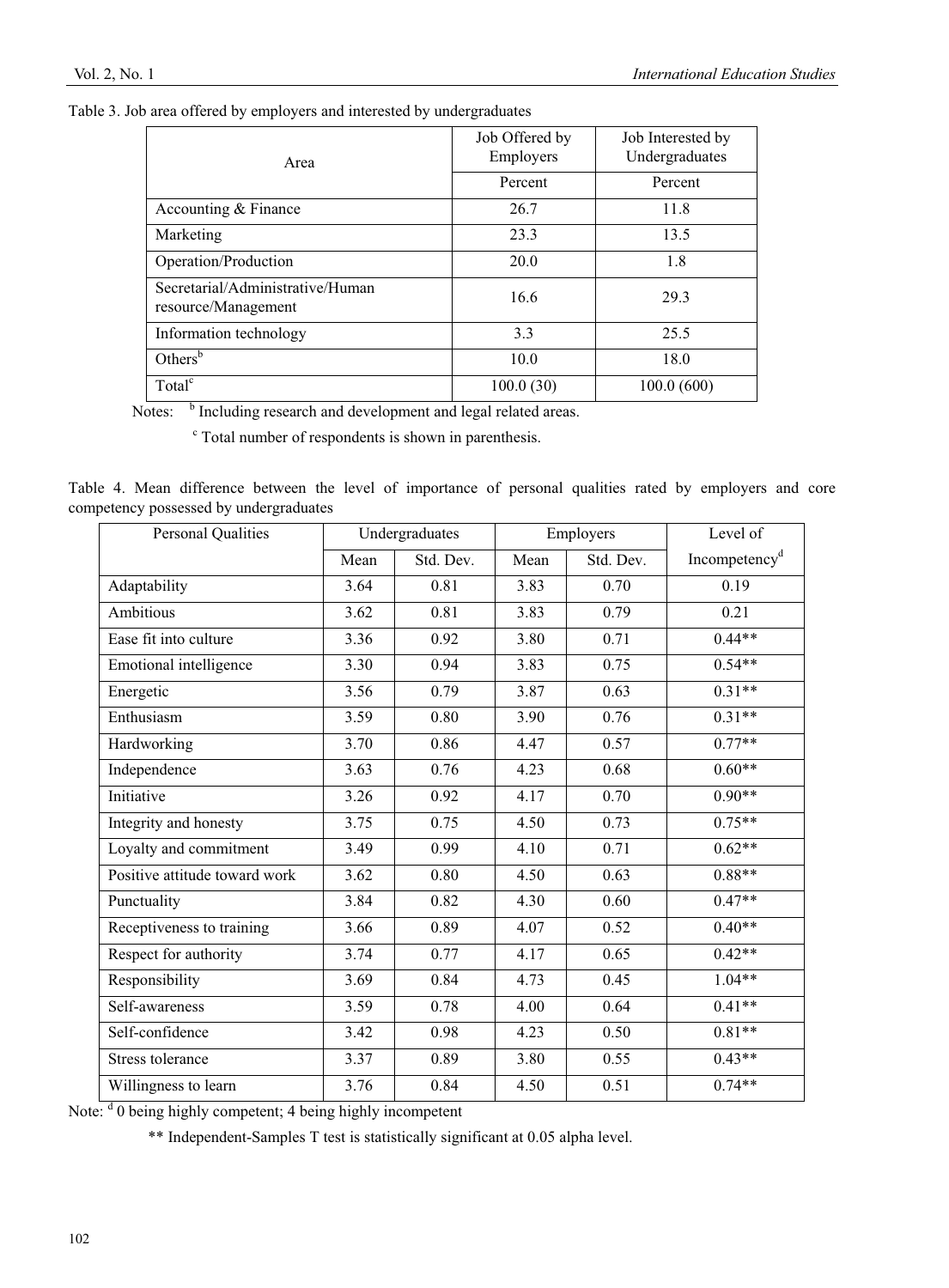|                   |  |  | Table 5. Mean difference between the level of importance of skills rated by employers and core competency possessed |  |
|-------------------|--|--|---------------------------------------------------------------------------------------------------------------------|--|
| by undergraduates |  |  |                                                                                                                     |  |

|                                  |      | Undergraduates |      | Employers | Level of                  |
|----------------------------------|------|----------------|------|-----------|---------------------------|
| <b>Skills</b>                    |      | Std.           |      | Std.      | Incompetency <sup>e</sup> |
|                                  | Mean | Dev.           | Mean | Dev.      |                           |
| Ability to work cross-culturally | 3.39 | 0.82           | 3.70 | 0.65      | $0.31**$                  |
| Commercial awareness             | 3.58 | 0.81           | 3.67 | 0.71      | 0.09                      |
| Computer literacy                | 3.54 | 0.94           | 3.83 | 0.59      | $0.29**$                  |
| Creativity                       | 3.25 | 0.86           | 3.83 | 0.83      | $0.58**$                  |
| Critical analysis                | 2.99 | 0.88           | 4.20 | 0.66      | $1.21**$                  |
| Decision making                  | 3.27 | 0.88           | 4.27 | 0.78      | $1.00**$                  |
| Global awareness                 | 3.47 | 0.85           | 3.80 | 0.76      | $0.33**$                  |
| Influencing                      | 3.12 | 0.87           | 3.53 | 0.90      | $0.41**$                  |
| Information retrieval            | 3.57 | 0.75           | 3.93 | 0.58      | $0.36**$                  |
| Negotiating                      | 3.38 | 0.82           | 3.97 | 0.67      | $0.59**$                  |
| Numeracy                         | 3.33 | 0.83           | 3.57 | 0.63      | 0.24                      |
| Oral communication               | 3.41 | 0.93           | 4.40 | 0.67      | $0.99**$                  |
| Planning                         | 3.42 | 0.81           | 4.30 | 0.70      | $0.88**$                  |
| Problem solving                  | 3.39 | 0.84           | 4.40 | 0.62      | $1.01**$                  |
| Reading effectiveness            | 3.48 | 0.90           | 3.77 | 0.82      | $0.28**$                  |
| Reasoning/Comprehension          | 3.43 | 0.76           | 3.87 | 0.63      | $0.44**$                  |
| Resolving conflict               | 3.53 | 0.78           | 3.97 | 0.85      | $0.44**$                  |
| Self management                  | 3.65 | 0.78           | 4.23 | 0.57      | $0.58**$                  |
| Team work                        | 3.93 | 0.76           | 4.60 | 0.56      | $0.67**$                  |
| Written communication            | 3.34 | 0.84           | 4.13 | 0.73      | $0.79**$                  |

Notes: <sup>e</sup> 0 being highly competent; 4 being highly incompetent

\*\* Independent-Samples T test is statistically significant at 0.05 alpha level.

Table 6. How well the University is in preparing its undergraduates for job market

| Level of Goodness      | Percent $(\% )$ |
|------------------------|-----------------|
| Excellent              | 0.8             |
| Good                   | 18.7            |
| Average                | 56.8            |
| Fair                   | 18.3            |
| Poor                   | 5.3             |
| $Total^{\overline{f}}$ | 100(600)        |

Notes: f Total number of undergraduates is in parenthesis.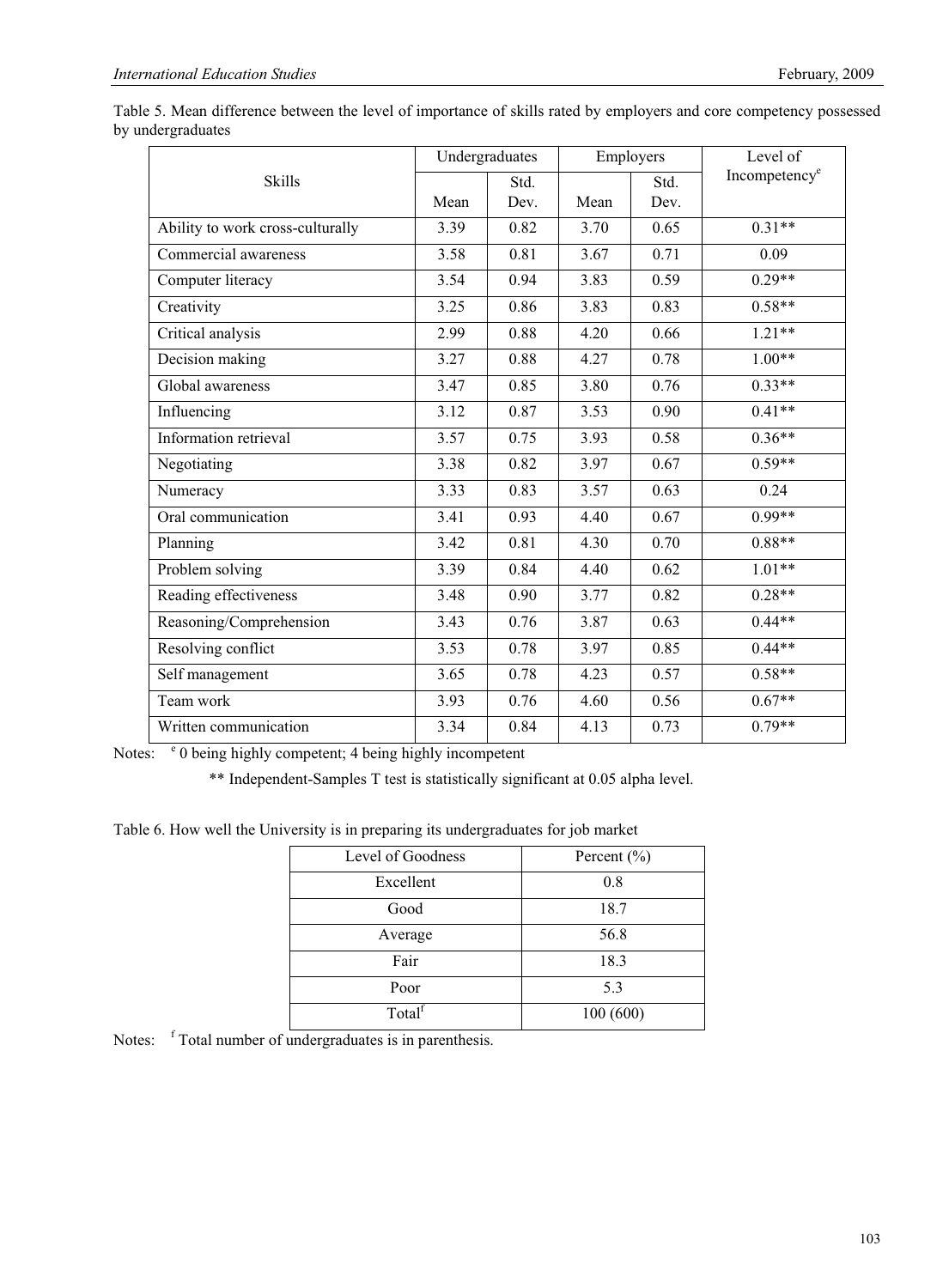| Personal Qualities            | Undergraduates |           |      | Employers | Level of              |
|-------------------------------|----------------|-----------|------|-----------|-----------------------|
|                               | Mean           | Std. Dev. | Mean | Std. Dev. | Mismatch <sup>g</sup> |
| Adaptability                  | 3.22           | 0.80      | 3.83 | 0.70      | $0.62**$              |
| Ambitious                     | 3.17           | 0.89      | 3.83 | 0.79      | $0.67**$              |
| Ease fit into culture         | 3.41           | 0.90      | 3.80 | 0.71      | $0.39**$              |
| Emotional intelligence        | 3.06           | 0.82      | 3.83 | 0.75      | $0.78**$              |
| Energetic                     | 3.21           | 0.90      | 3.87 | 0.63      | $0.65**$              |
| Enthusiasm                    | 3.10           | 0.85      | 3.90 | 0.76      | $0.80**$              |
| Hardworking                   | 3.65           | 0.82      | 4.47 | 0.57      | $0.82**$              |
| Independence                  | 3.53           | 0.76      | 4.23 | 0.68      | $0.70**$              |
| Initiative                    | 3.39           | 0.80      | 4.17 | 0.70      | $0.77**$              |
| Integrity and honesty         | 3.22           | 0.79      | 4.50 | 0.73      | $1.28**$              |
| Loyalty and commitment        | 3.30           | 0.91      | 4.10 | 0.71      | $0.80**$              |
| Positive attitude toward work | 3.43           | 0.84      | 4.50 | 0.63      | $1.07**$              |
| Punctuality                   | 3.34           | 0.90      | 4.30 | 0.60      | $0.96**$              |
| Receptiveness to training     | 3.37           | 0.95      | 4.07 | 0.52      | $0.70**$              |
| Respect for authority         | 3.73           | 0.86      | 4.17 | 0.65      | $0.44**$              |
| Responsibility                | 3.61           | 0.84      | 4.73 | 0.45      | $1.13**$              |
| Self-awareness                | 3.12           | 0.72      | 4.00 | 0.64      | $0.88**$              |
| Self-confidence               | 3.33           | 0.84      | 4.23 | 0.50      | $0.91**$              |
| Stress tolerance              | 2.93           | 0.86      | 3.80 | 0.55      | $0.87**$              |
| Willingness to learn          | 3.63           | 0.79      | 4.50 | 0.51      | $0.87**$              |

Table 7. Mean difference between the level of development of personal qualities in the University perceived by undergraduates and their level of importance rated by employers

Note: <sup>g</sup> 0 being No Mismatch; 4 being Highest Level of Mismatch

\*\* Independent-Samples T test is statistically significant at 0.05 alpha level.